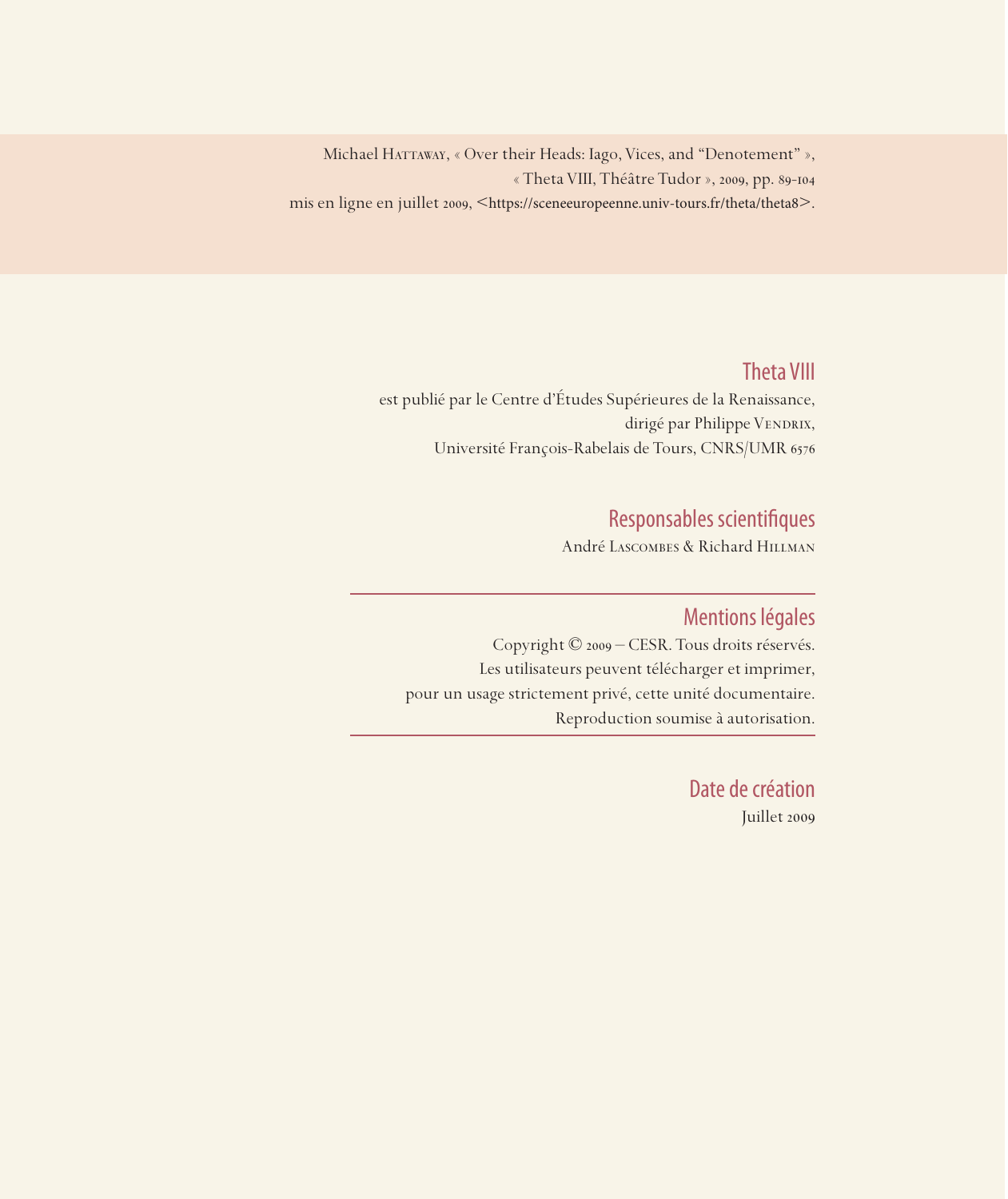Thêta VIII – Théâtre Tudor Michael HATTAWAY | p. 89-104 CESR, Tours

# *Over their Heads: Iago, Vices, and "Denotement"*

Michael Hattaway University of Sheffield

Wilson Milam's 20 Units of the Units of the Units of Othello at Shakespeare's Globe in London. This is a production that, for me, generated a few fresh insights into a well-known text, rather more into early modern playing was cued to begin this paper by seeing Wilson Milam's 2007 *Othello* at Shakespeare's Globe in London. This is a produc-Ltion that, for me, generated a few fresh insights into a conditions. It is also a production that improved. I saw two performances six weeks apart: the company really needed that time to learn how to make the performance areas, the acoustics, and the audiences of the playhouse work for them. Although certain somewhat lack-lustre central performances did not really encourage me to test out my preferred "literary" readings of the text, my reading of the Globe and the theatrical forms possible in that space for me vindicated the whole Sam Wanamaker project: Shakespeare's Globe is *not* simply a theme park contributing to England's heritage industry. In general, this production displaced the comfortable notion that *Othello* registers a move towards realism and domestic tragedy and made me realise how much self-conscious theatricality there is in the play. These performances also confirmed for me that there are two Shakespeares: what Lukas Erne labels the "literary dramatist" and the professional actor-writer. I will, inevitably, and with some help from *A Midsummer Night's Dream* and *Much*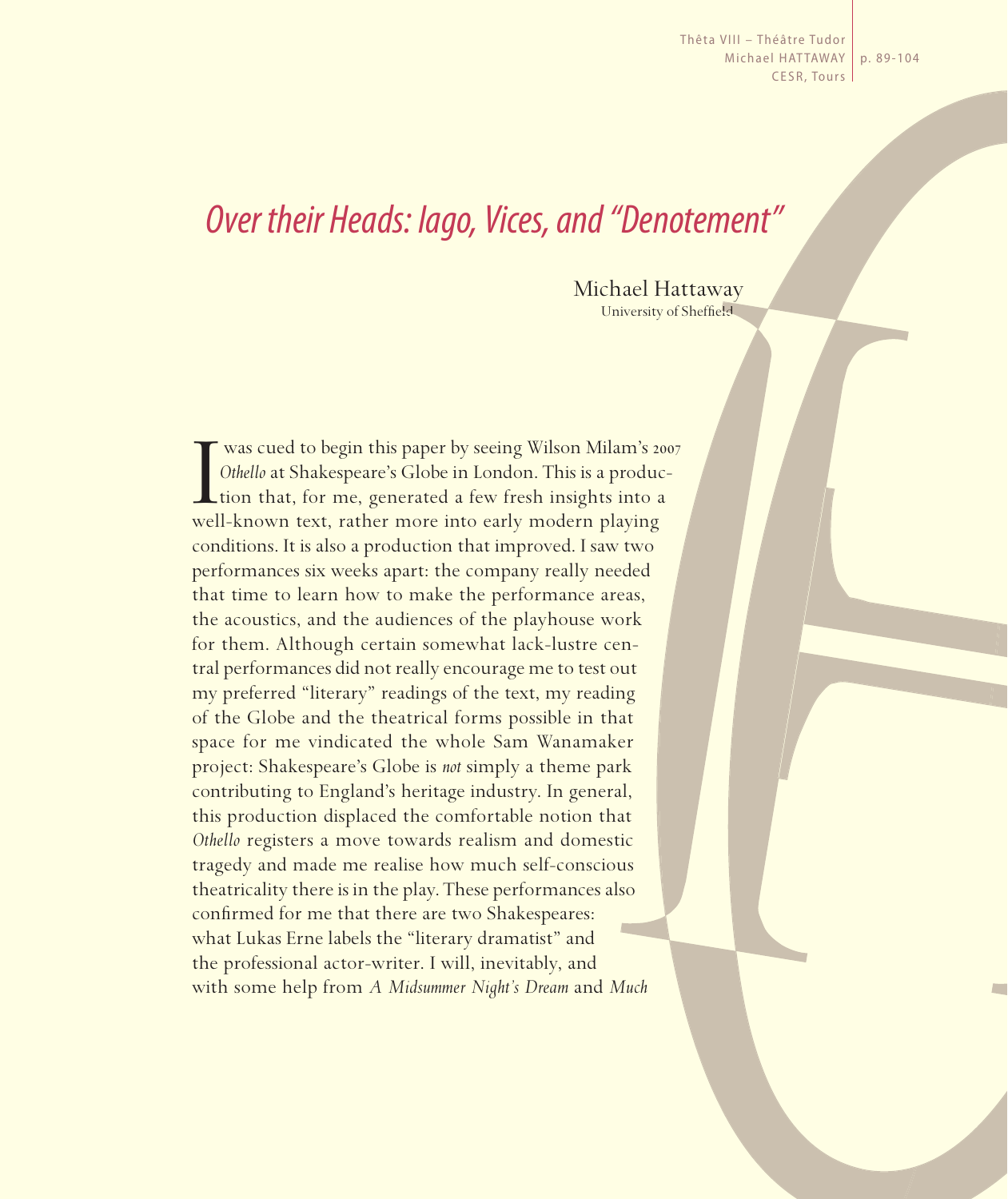*Ado about Nothing*, try to bring these two figures into a creative relationship one with another.

The screen actor Eamonn Walker played Othello. He was like a proud stiff bear, mastiffed by a swift-thinking and sharp-biting Iago. It was an old-fashioned interpretation in that, for example, there was little exploration of the nature of the desire between Othello and Desdemona, and the hero displayed little theatricality or self-dramatising of the sort that we learned to look for after reading F. R. Leavis' account of the play, and which we would now be inclined to link to our thoughts about race and gender. (There was a nod towards political correctness in that actors of mixed race played Emilia and Bianca: Emilia disdained her white male husband, who, like Cassio, was attracted to a woman of colour, although he detested his black superior officer.) Overall Walker neither possessed charisma nor could really project, but he made a reasonable job of playing a decent man who was all too easily deceived, who believed what he heard and saw.

Indeed, the plot of *Othello* turns upon persuasion and deception, and it is typical of Shakespeare that this text is in fact metatheatrical: narrative topics of deception impinge on the play's form, and offer suggestive hints about playhouse illusion and the roles and activities of spectators. Shakespeare signals such an intention by the deployment of nonce-words or words invested with unfamiliar meanings, words that are concerned with seeing and believing: "supervisor",<sup>1</sup> "probal", "denotement". The hero demands from Iago "ocular proof" of Desdemona's adultery. What he sees and hears, of course, is a staged event within the staged event of the play as a whole. Othello "supervises" and overhears Bianca accusing Cassio of having had the handkerchief from a supposed mistress—whom Othello assumes to be Desdemona (IV.i.141-61). For this duped man, hearing is believing: "reality", the text therefore suggests, is just as problematic as "representation". Truth lies within us, Shakespeare implies, rather than in the world, and belief is likely to be delusional.

Shakespeare had already written a comedy based on this sort of thing, *Much Ado about Nothing*. That word "noting" (the Elizabethan pronunciation of "nothing") resonates beyond the play's title: it connotes the marking, reading, and, as we would say, decoding of reality. The word artfully sidesteps all problems of "belief". Iago, using an interesting neologism,<sup>2</sup> makes this explicit: he

<sup>1</sup> *OED* notes that this is the first recorded use of the word in this sense.<br>2 See *OED* "denotement"

See *OED*, "denotement".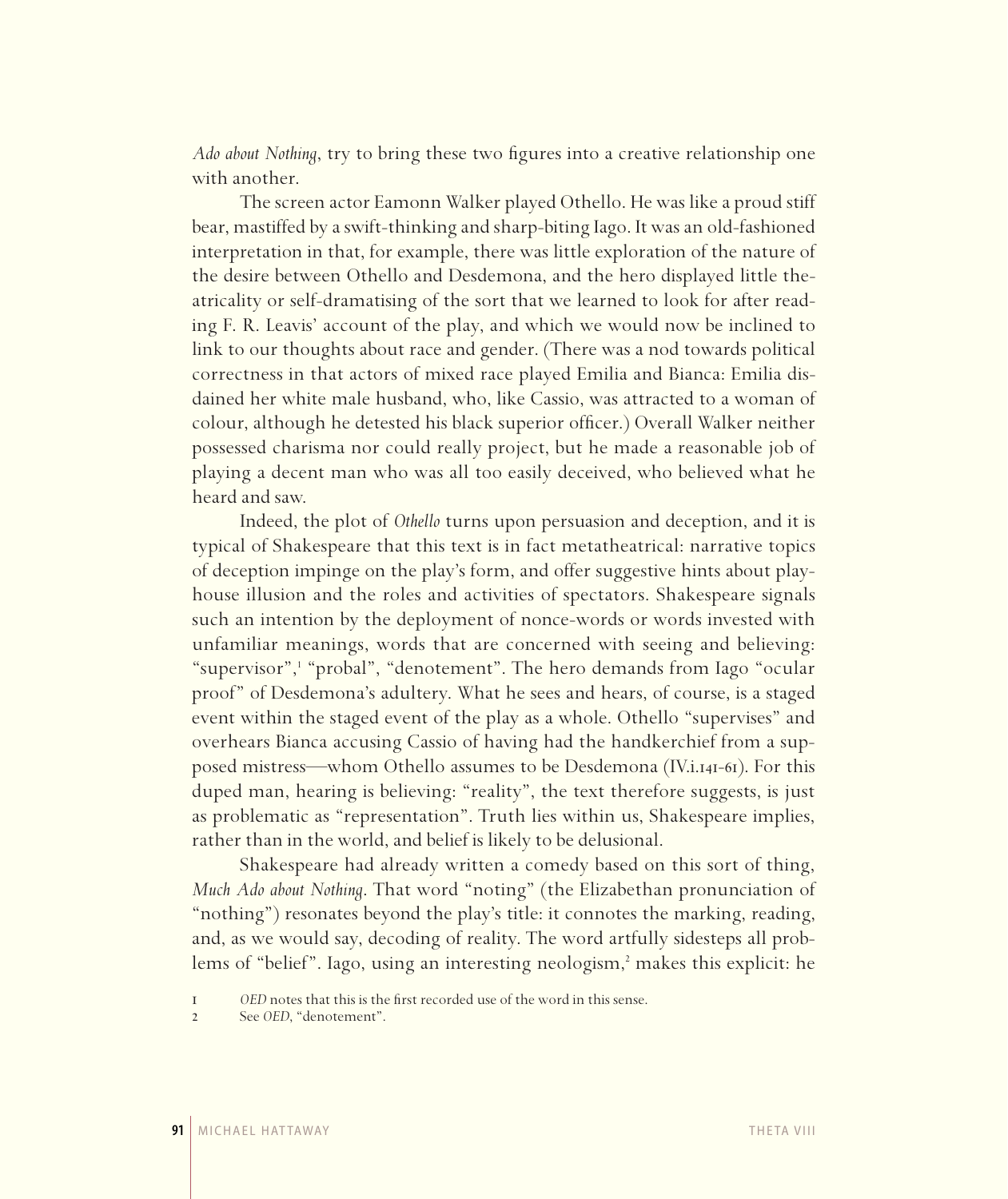says of Othello, he "hath devoted and given up himself to the contemplation, mark, and *denotement* of her parts and graces" (II.iii.287-89, emphasis added). Yes, lovers are perpetually not just passively admiring, but actively "reading" their partners. "Denotement", cognate with nothing/noting, might be a good word to describe not just Othello's attention to Desdemona but also our basic experience as theatre audiences. If, like Othello or the mechanicals in *A Midsummer Night's Dream*, we seek from staged events belief rather than "denotement", confuse a sign for a reality, at best confusion or at worst chaos comes again. Much virtue in "denotement".

Recently Andrew Gurr reminded us that Shakespeare's contemporaries tended to speak of "hearing" a play. That this does *not* seem to be an implicit claim for the ascendancy of the theatre poet over those responsible for the production is evinced by the exchange between Egeus and Theseus towards the end of *A Midsummer Night's Dream*:

| Egeus.   | Hard-handed men that work in Athens here,                       |
|----------|-----------------------------------------------------------------|
|          | Which never laboured in their minds till now,                   |
|          | And now have toiled their unbreathed memories                   |
|          | With this same play against your nuptial.                       |
| Theseus. | And we will hear it.                                            |
| Egeus.   | No, my noble lord,                                              |
|          | It is not for you. I have heard it over,                        |
|          | And it is nothing, nothing in the world,                        |
|          | Unless you can find sport in their intents                      |
|          | Extremely stretched, and conned with cruel pain                 |
|          | To do you service.                                              |
| Theseus. | I will hear that play;                                          |
|          | For never anything can be amiss                                 |
|          | When simpleness and duty tender it. (V.i.72-83, emphasis added) |

What this may also suggest is that credibility, the capacity to instil audience "belief" through the illusion of well-wrought visual images, is not a prime criterion of excellence: the mechanicals are mocked because *they* think it is. Without being too ingenious, it may be that those synaesthetic jokes—"I see a voice. … / To spy an I can hear my Thisbe's face" (V.i.187-88)—suggest their complete incapacity for any kind of denotement. They cannot "note in the world" because they cannot apprehend the code, let alone comprehend what is coded.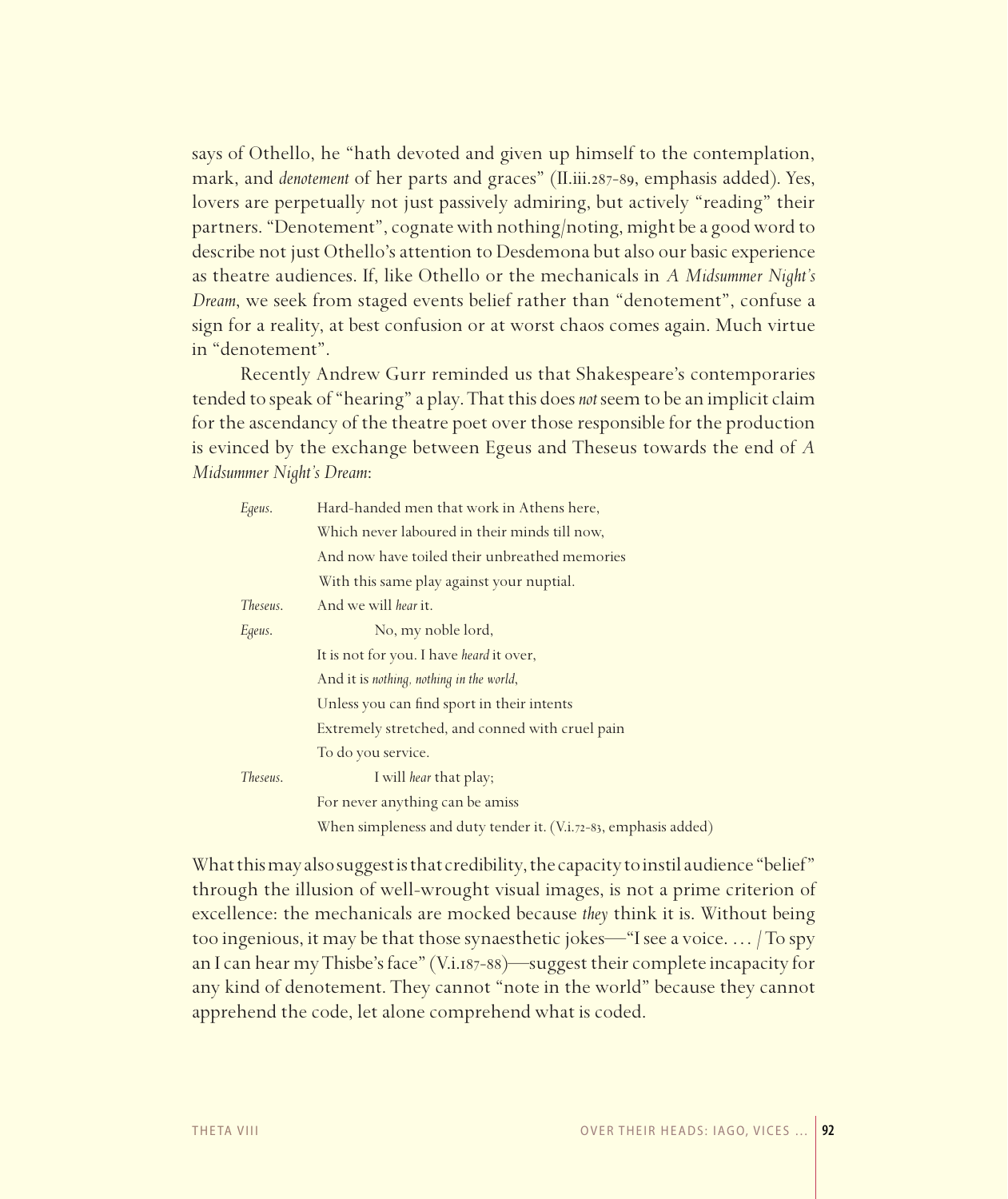Moreover, other factors, for example the use of music (another form of "noting"), serves to choke off "belief". Instrumentalists were frequently hired in London playhouses, and although it seems they sometimes occupied a "musicroom" above the stage (Hattaway, pp. 29-30; Schütz), there is no evidence that they always remained in such designated sites, and may well have shared playing-space with actors. In our *Othello* this certainly happened: the wind instrument scene (III.i) was retained, with the musicians on the stage. Earlier (II.ii) the musicians, playing Elizabethan instruments, had mocked Othello's authority by sounding mocking flourishes as his herald's proclamation was read. In fact there was a kind of merry war between musicians and players: when, at the beginning, the play's herald was acting as playhouse presenter, they cheekily interrupted his request to kill mobile phones by tootling the Vodafone ring-tone. Towards the end, a truce was called and they came onstage to accompany Desdemona after she had begun her song of willow.

What was most significant was the way the production was book-ended by significant appearances by this playhouse band. First, an induction: for five minutes before the production they warmed the audience up, playing cheery ditties to which the audience was encouraged to clap along—this happened also during the interval. At its end, the production acknowledged the tradition of the terminal jig (Hattaway, pp. 67-69). After the bed, with its tragic loading of the bodies of Desdemona, Emilia, and Othello had been drawn off and the play had ended, the instrumentalists played another joyous number. Players taking smaller roles emerged first, and mooched about the stage to the music, the principals came back for what seemed an orthodox bow, but they too joined the dance—Othello only reluctantly. Iago did not dance at all. Perhaps this jig's sanitised grotesque set off the tragic effect. But I read it as a celebration of collaboration and of the company's skills, a reminder that theatrical pleasure is kindled by *representing* the characters in a text and not by *becoming* them. (As we shall see, this distinction is not as clear-cut as is customarily thought.)

Music can bond performers and hearers. There were further analogies to musical art: occasionally a player's delivery of a long speech (in Elizabethan English, a "passion") drew a round of applause as a well-sung aria does in an opera. Overall the company was pleased to have the pace of its performance cued by the audience—a contrast with a wretched performance of Middleton's *A Chaste Maid in Cheapside* that I saw at the same playhouse in 1997, where the *company*, which obviously had no trust in the play, cued the audience to reductive responses to its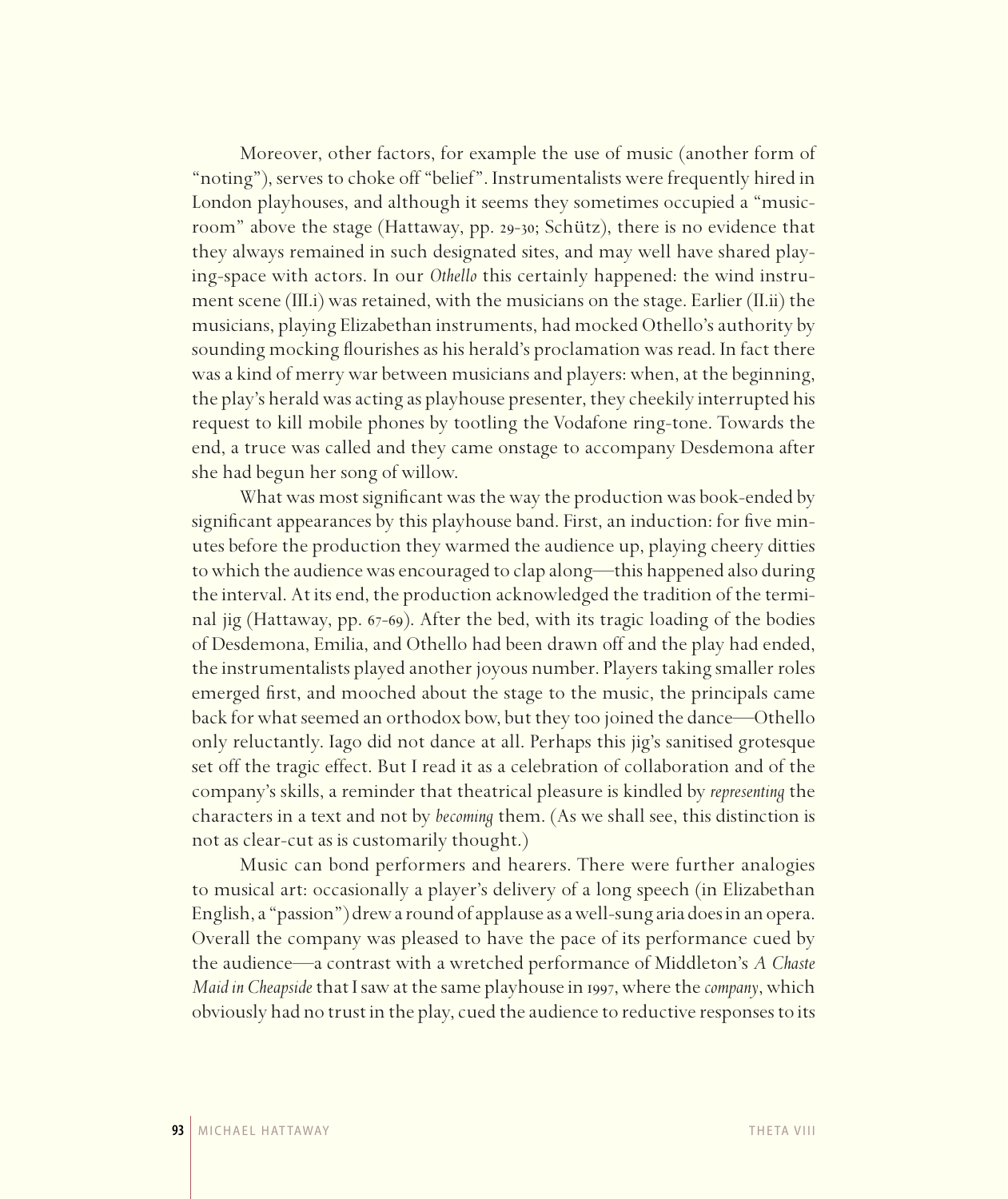content, hissing villainy, booing politically incorrect remarks, and sighing with feigned pleasure at what they took to be sentimental passages. At *Othello* I found myself noting the big laughs of the afternoon: sometimes they surprised me, but I could not say that they came from Hamlet's "incapable groundlings", from a reductive view of the text.

Sound effects were also intermittently metatheatrical. A thunder device sounded under Iago's couplet at the end of Act One: "I ha't. It is engendered. Hell and night / Must bring this monstrous birth to the world's light" (I.iii.385-86). In a nice piece of invention, melodrama turned to sound-effect, the rumbling continued under the Gentleman's description of the storm, which opens Act Two. A shot from the playhouse cannon scared the playhouse pigeons, and the tolling of the "dreadful bell" (II.iii.168) was obviously tolled not from a tower in "Cyprus" but from the playhouse tower. Signs are perpetually being translated from one function to another.

Reminders of the playhouse company were as unobtrusive as allusions to the playhouse machinery. The actors playing the Duke and Brabantio doubled as servants in the "Cypriot" part of the play. In my fancy, a disguised Brabantio had made his way to Cyprus to keep an eye on his daughter, the Duke was showing remorse for his jocular delivery of "I think this tale would win my daughter, too" (I.iii.170), which had raised a hearty laugh and demolished the effect of Othello's wondrous tales of "disastrous chances" and "moving accidents". At that moment, were we laughing at romantic extravagance, at Othello, or at Walker's performance?

As for properties, torches were prominent in the opening sequences. In the 1930's Jiri Veltrusky, a member of the Prague Linguistic Circle, famously but tendentiously said that "everything on stage is a sign" (p. 84). The fact that the torches actually blazed in broad daylight created a "reality effect" (Barthes), but the fact that they were unnecessary showed that they were indeed signs of night. When, towards the end of the play, Iago came on with his torch, it served a different purpose, proleptically looking forward to, or indexing, Othello's "put out the light"  $(V.ii.7)$ .

As days drew in, of course, these torches might have become functional: Meg Twycross gives examples of practical lighting in medieval theatre (p. 53), and there is some evidence from Shakespeare's time that, in order to attract more customers, companies began playing so late that lighting would have been necessary by the end of performances (Hattaway, p. 56). Signs become realities. In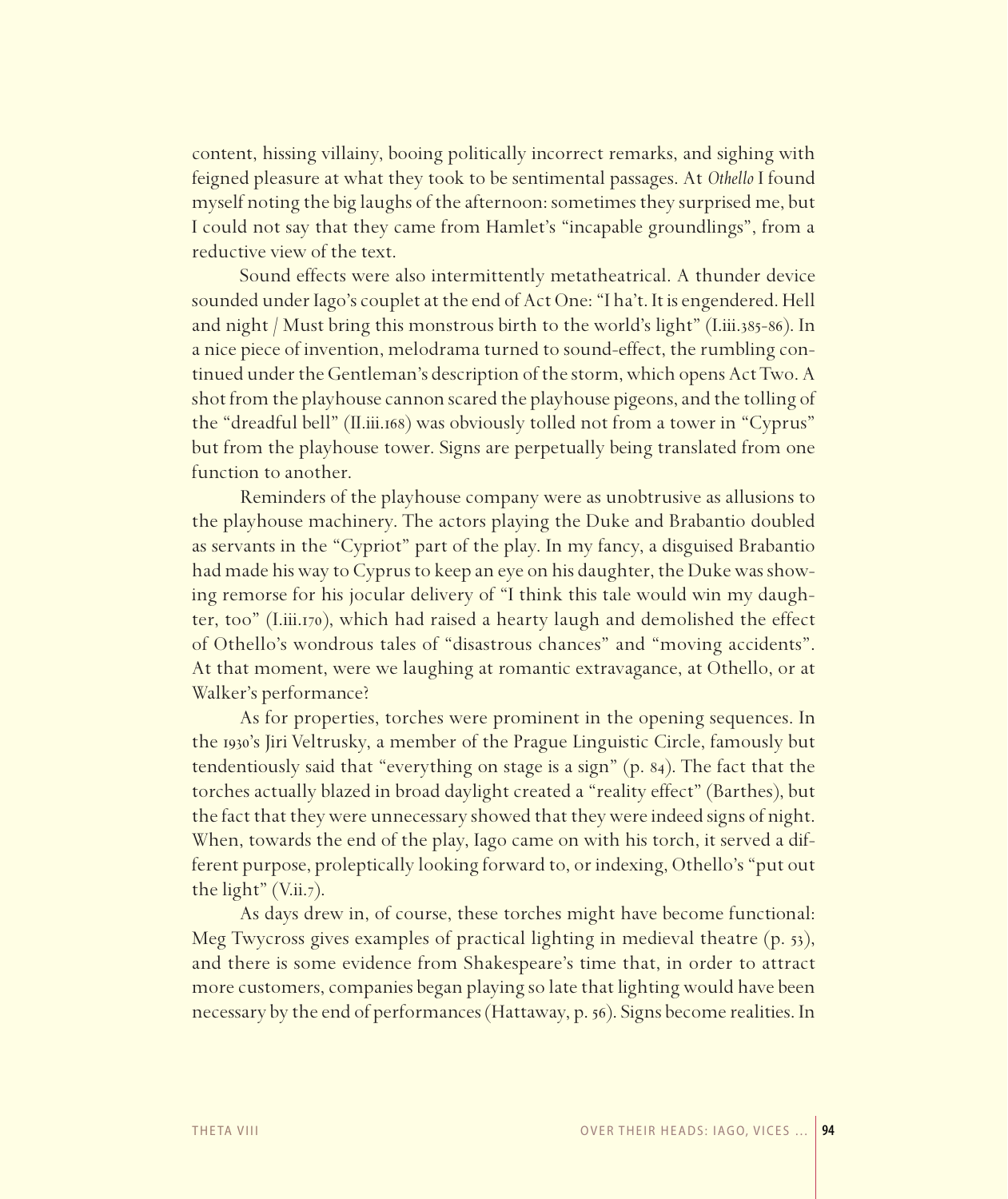our Globe production Isaw the play in high summer, which meant that the fight between Roderigo and Cassio was totally stylised—in fact it amusingly quoted from the famous Beijing Opera set-piece, *San Chakou* ("Fighting in the Dark").3 Such devices and much else served as defamiliarisation devices, mingling delight at a sense of actuality with delight in theatrical art.

In *A Midsummer Night's Dream*, Shakespeare writes tellingly about the use of portable properties to enhance characterisation. Quince pronounces:

> one must come in with a bush of thorns and a lantern and say he comes to *disfigure*, or to *present*, the person of Moonshine. (III.i.57, emphasis added)

"Disfigure" seems to be more than a malapropism for "figure" ("portray"): perhaps Quince is implying that although iconic properties are needed in this instance to complete the sign, these will in fact defeat his desire for illusion. As for "present", Iam not certain that it means, as several modern editors consider, "personate" or "represent".<sup>4</sup> Rather I think it means "introduce", its etymological sense, particularly "to introduce at court or to society, or before a sovereign or other distinguished person" (*OED*). If I am right, this meaning deconstructs the familiar binary of *presentation* (in the sense of exhibiting skills) and the *representation* of a character's feelings. The notion implies a double identity, player and character, reminding us of Bertolt Brecht's informing notion of the actor as demonstrator. Yet again, the engendering of illusion or "belief" does not seem to come into it.

However, there are two well-known testimonies to players creating a sense of lifelikeness in early performances of *Othello*. In 1610 Henry Jackson, a member of Corpus Christi College, Oxford, described the accomplishment of the boy member of the King's Men who played Desdemona in a local performance:

> that famous Desdemona killed before before us by her husband, although she [*sic*] always acted her whole part supremely well, yet when she was killed she was even more moving, for when she fell back upon the bed she implored the pity of the spectators by her very face. (Trans. from the Latin and cited in Salgado, ed., p. 30)

The anonymous author of the funeral elegy for Richard Burbage (1619) celebrated the player's ability to become the part he played:

<sup>3</sup> Similarities have been noted before: see Fei and Sun.

<sup>4</sup> So glossed in Shakespeare, *A Midsummer Night's Dream*, ed. Brooks, and *A Midsummer Night's Dream*, ed. Holland; see also *Love's Labour's Lost*, V.i.115ff.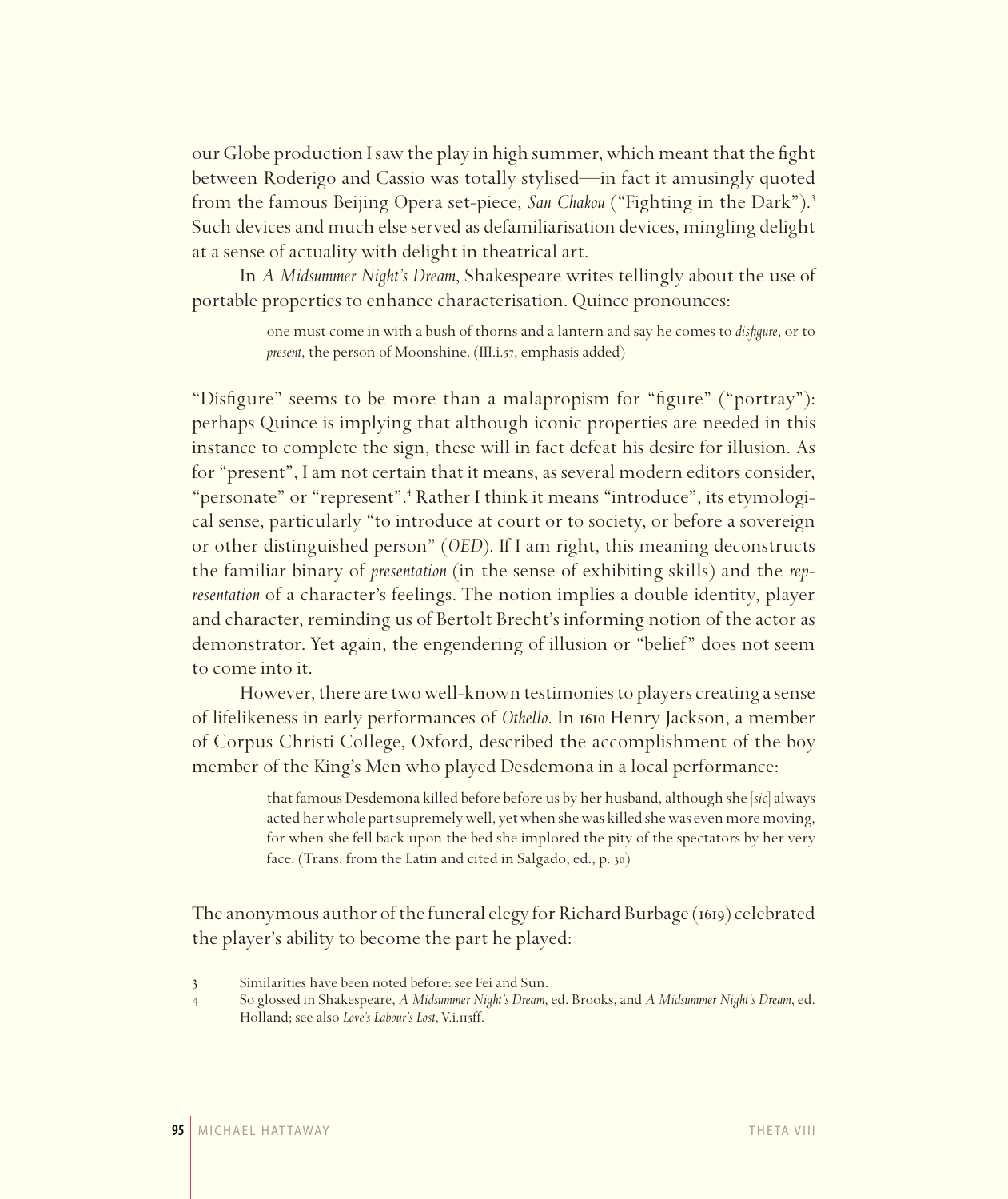He's gone, and with him what a world are dead, Which he reviv'd, to be revivèd so No more: young Hamlet, old Hieronimo, Kind Lear, the grievèd Moor, and more beside That lived in him, have now forever died. (Cited in Wickham, Berry, and Ingram, eds., p. 182)

All one can say is that these are probably rhetorical compliments rather than considered accounts of the processes of theatre.

As for the acting areas, the Globe stage, as in the case of medieval theatre, could be both localised and unlocalised, using the conventions we associate with both *locus* and *platea* (Weimann; Dillon, pp. 4-5, 88-89). *Loci* might be scaffolds permanently in view, occasionally used. In texts like those of *The Castle of Perseverance*  and *Magnificence*, the word *platea* is, in stage directions, translated simply as "the place", in the latter case the centre of a hall. In such fields of play actors took part in the games of love or intrigue, of war or flyting. Like members of opposing sports teams they were sometimes badged—wearing costumes or properties that owed more to theatrical convention than to reality. The evil Lorenzo seems to wear a black mask in *The Spanish Tragedy* title-page engraving (Foakes, pp. 104-6). Could Iago have worn a mask like that of Lorenzo?

Most of my thoughts about the Globe *Othello* were generated by two of its aspects: both derived from these complementary uses of theatre space. First, the degree to which Iago acknowledged—and spoke directly to—the audience. The player "presented" Iago. (Of this direct address, more later.) Second, I was struck by the way that the director and designer used the elevation of the Globe stage in an intriguing manner. (The front of the Globe stage is just below head height.<sup>5</sup>) Indeed, a feature of productions at the Globe in the 2007 season was that extensions were built out from the stage into the yard, as if to experiment with and exploit the possibilities of this particular theatrical perspective. For *Othello*, substantial stairs were built into the yard from the middle of the front of the stage and at its two corners. This drew attention to the way the Globe could function in the manner of a medieval place-and-scaffold playhouse (Twycross, pp. 56-65). In the opening sequence Iago stood at the top of the central staircase, over Roderigo, who was half-way down. The foot of each stair was manned by one of the playhouse stewards, but, at least when I was there, they were not

5 Twycross, p. 47, places the height of pageant wagons at from four to five feet.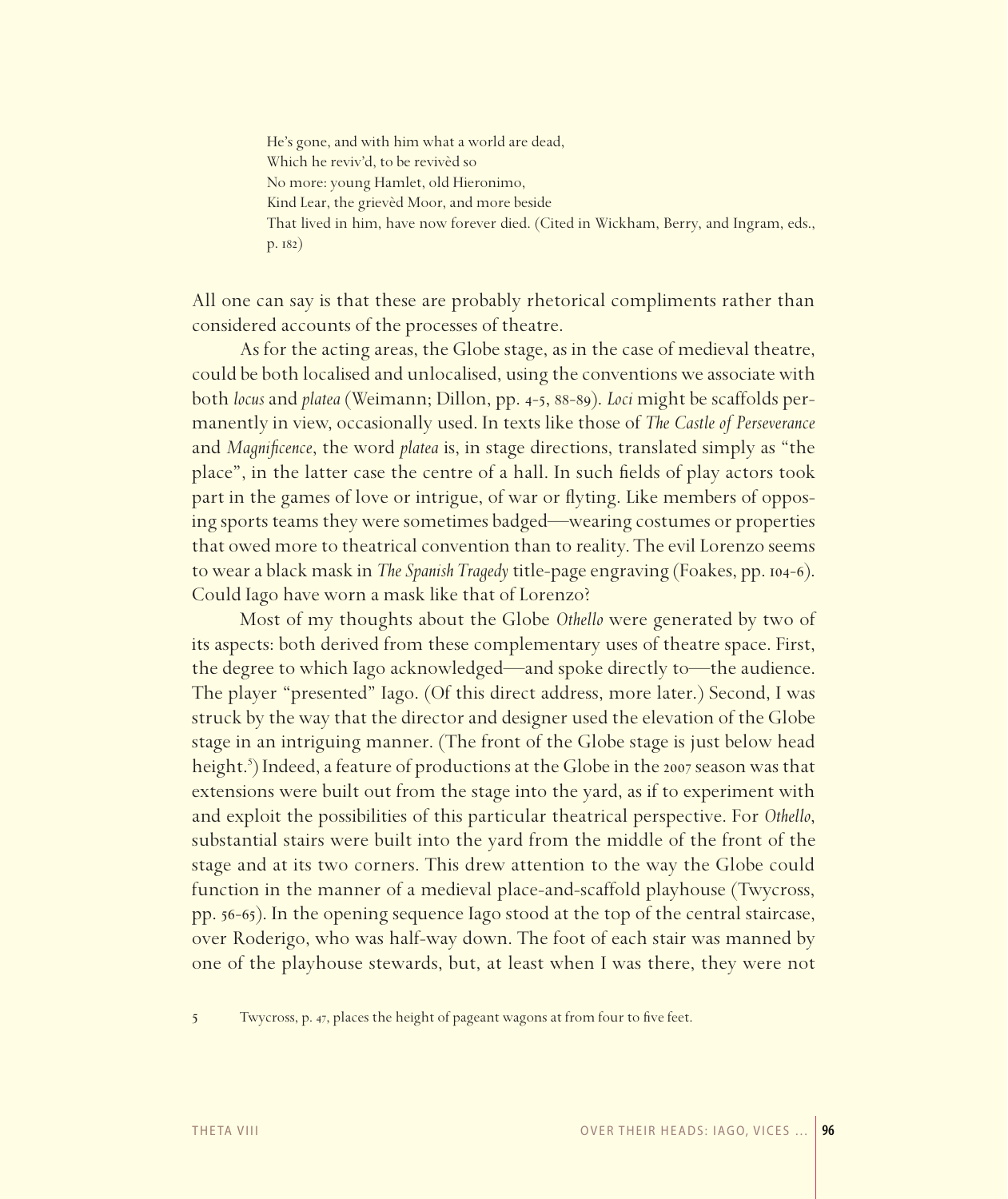called upon to "stitle", marshal the audience, as, it seems, happened in *The Castle of Perseverance*. In *The Merchant of Venice* a canal bridge reached out from the stage, and for *Love's Labour's Lost* two zig-zag walkways, reaching out from the stage almost to the entrances to the yard, made these both entrances into the playhouse and on to the stage.

My reading of their effect, in *Othello* at least, was counter-intuitive: it seemed that these structures were not used to overcome theatrical distance, to bridge an ontological gap between players and audience, but rather, by elevating the players over the heads of the audience, to them make more distinctive. In medieval theatre, of course, it was authority figures, God, Mercy, etc., that had been placed aloft, often appearing as enthroned kings (Twycross, p. 60). This sort of reverence had disappeared by the age of Shakespeare. Moreover, there can be no doubt that modern re-productions of mystery (cycle), miracle (saints' lives), or morality plays cannot build upon an element of fervency among spectators which, we assume, obtained at the time of their first performances. Medieval audiences would have been expecting some sort of theodicy or epiphany. The plays were formulaic: good or holiness always triumphs.

That obviously does not happen in *Othello*: in this Renaissance tragedy there is no antidote to Iago's poison; agency has been wrested from God to man. In the secularised world of *Othello—*there is practically nothing of the supernatural in the play—divine powers have been displaced by men, busy making their own history. Othello is not granted recognition into the order of things, Aristotelian *anagnorisis*, but, as T. S. Eliot pointed out, he simply cheers himself up. This staging made Iago ever more powerful, as he exploited the unstable equilibriums of Venetian society.

Shakespeare insists that even Othello recognises that Iago comes from an emergent secularism: "I look down towards his feet, but that's a fable. / If that thou be'st a devil I cannot kill thee. [*He wounds Iago*]" (V.ii.283-84). Yet there are obviously residues from religious drama, from Vice figures in medieval mysteries and moralities. My first observation is that these must have been read differently according to whether or not they operated on the same level as the audience—either within the "place", in a place-and-scaffold performance like that called for by *The Castle of Perseverance,* or on a low dias in a great hall—or were stationed "aloft" on pageant wagons or booth stages. When Vices entered there are sometimes indications that they pushed their way through audience members. In *Mankind*, which I take to be typical, the entrance of Mischief is essentially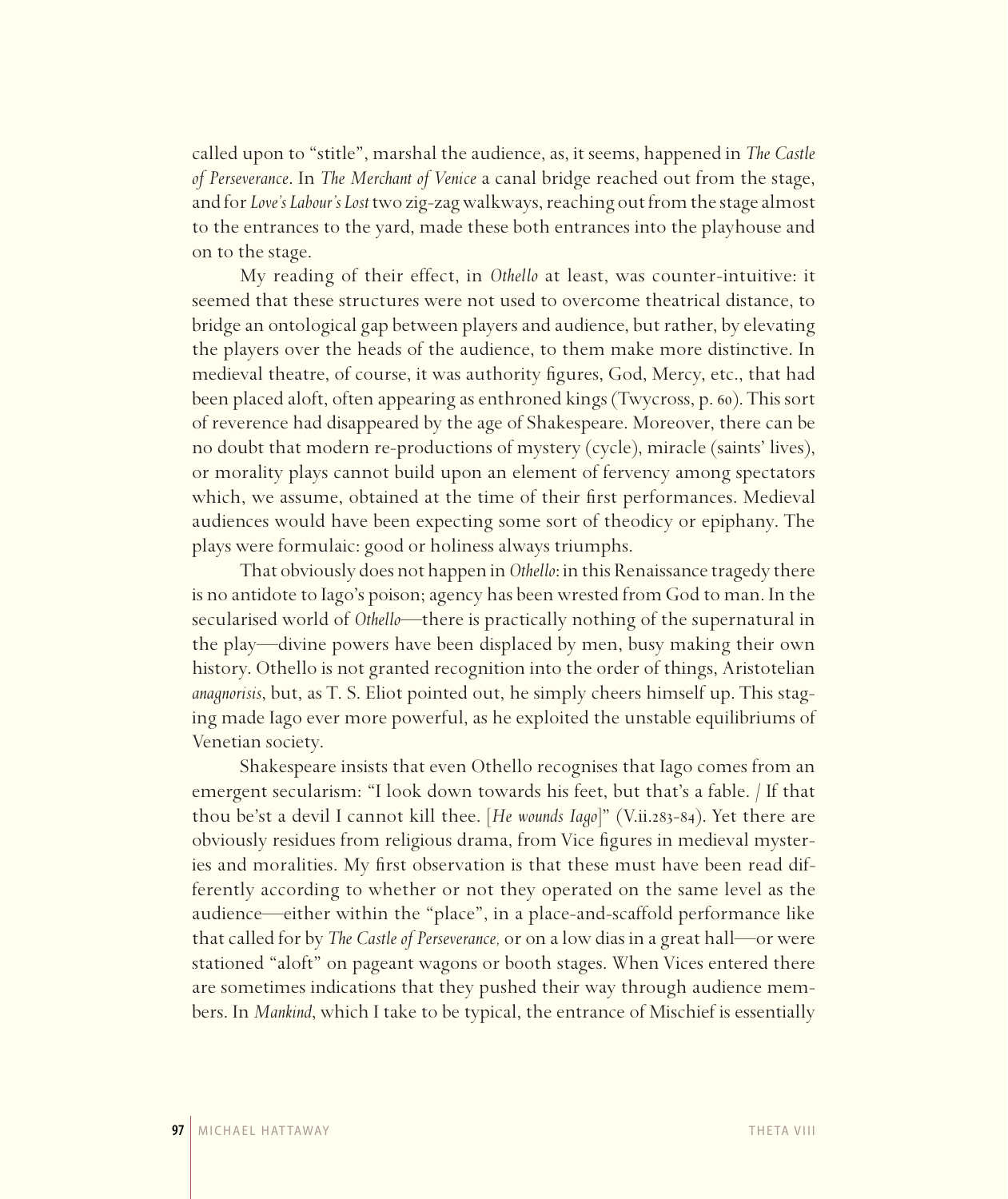an *interruption* of the "talkyng delectable" (l. 65) offered by Mercy. Mischief serves to modulate the *tone* of the play. (Unfortunately, the manuscript page with the entrances of Newguise, Now-a-days, and Nought is missing.) However, Mischief may very well have, like the Wife in *The Knight of the Burning Pestle*, "come up". In *Hick Scorner*, written for performance in a great hall (Twycross, p. 66), Freewill bursts into an unlocalised playing space, which one assumes was at roughly the same level as that occupied by the spectators.

Entrances would also have a different effect if they were made through the hangings in front of a tiring-house or an outdoor booth-theatre—obviously part of the theatrical machinery, particularly if these were painted cloths—rather than, say, the entrance to a neighbour room in a hall or inn. They could also have been "discovered" by the drawing of these hangings. Meaning and effect would have been further modulated along the spectrum that runs from naturalism to allegory, according to whether or not the play was being performed outdoors or indoors, and whether players wore workaday attire or what Henslowe later designated as "antics' coats" (cited in Rutter, ed., p. 135).

At the Globe, the many entrances through the crowd of groundlings served as short inductions to each of the performances. These did not always simply create "reality effects", encourage the spectators to become more involved with the story or the characters, although some certainly did. Brabantio pushed through the crush in the yard for his audience with the Doge. The stage thus then became temporally a *locus.* He then turned to address the spectators directly, generating an uncomfortable sense that we, together in one place, were being asked to collude in racism.<sup>6</sup> The opening entrance by Iago and Roderigo had been different: they burst through the groundlings in order to occupy the stage, at that moment unlocalised, a *platea*. Roderigo's opening "Tush" seemed a bit like a Vice's preliminary injection "Peace" (Twycross, p. 55), a rhetorical marker addressed to both Iago and the playhouse auditors.

More significantly, however, these scaffolds in the yard of the Globe demonstrated that the audience was an essential part of the process of theatre. One might see this from two perspectives: as metatheatrical moments, reminders to the audience that they too inhabited a stage-play world, or as sign that they were sharing space with the players going to their place of work. As Bernard Beckerman wrote, "The actors did not regard the stage as a place but as a plat-

6 On this see Walker's blog.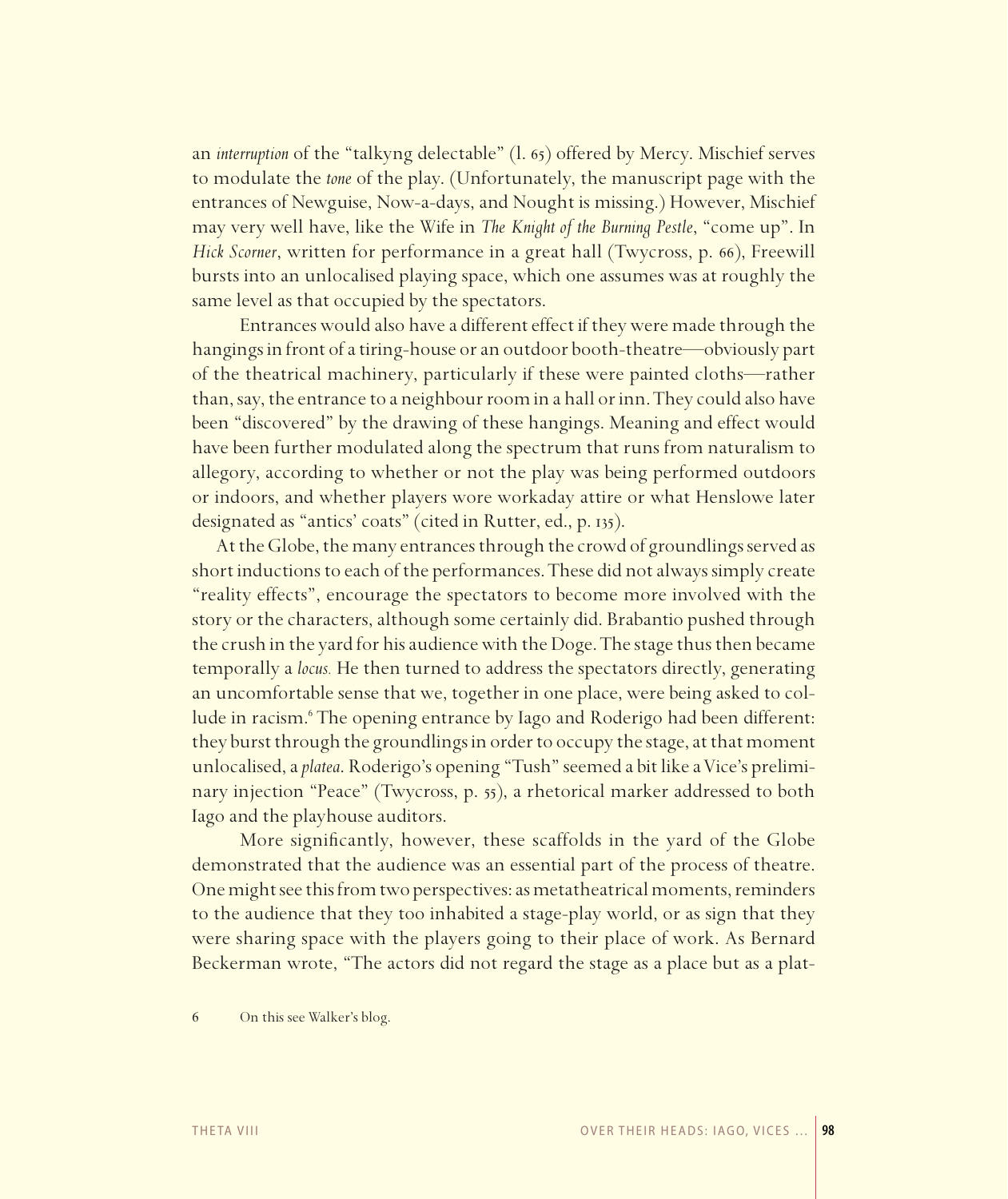form from which to project a story" (p. 164). This indeed called for perseverance, as the audience at the Globe can offer rival attractions: someone fainted in the yard at one of the performances I saw and had to be carted out. Meanwhile a Rubensesque young mother stood squarely in front of the middle stair flamboyantly breast-feeding her baby throughout the play. One thought of the poems by W. H. Auden ("Musée des Beaux Arts") and William Carlos Williams ("Landscape with the Fall of Icarus") that celebrate the way in which, in Breughel's famous Icarus painting, a ploughman who occupies the foreground of the picture is quite unfazed by the tragedy of Icarus happening over his shoulder.

The extra scaffolds also, presumably unintentionally, reminded us that, unlike those in modern theatres, not all seats or standing places in the Globe have an unrestricted view or one that provides a frontal perspective on the action—necessary for any illusion or a sense of realism.<sup>7</sup> That Venetian bridge in *The Merchant of Venice*, despite its semiotic intention (memories of the Rialto), created a kind of contradiction, serving to emphasize how much of the playing area served as *platea* rather than *locus*. (It did, however, enable me to see the players—from my box at the side, all too much on the stage itself was obscured by the enormous stage pillar—and the structure was used to excellent effect for "If you prick us, do we not bleed" (III.i.50-51). This bridge was the equivalent of those shots of gondolas that appear in every film of *Othello*: they are there to *authenticate* the film. For me that demonstrates that their directors do not have trust in their own endeavour, and also that they condescend to the audience. Such devices and their equivalents are inappropriate in theatres.

Now Ben Jonson loved to point out that from the yard the spectators were "understanders" in that the players were "over their heads".<sup>8</sup> Jonson did not seek identification between audience and actors but craved a full comprehension, "understanding" of the moral implications of his dramatic action. This is one aspect of dramatic irony. In this production, it seemed to me, a lot of energy came from players trying to make the processes of deception as plain as possible to the audience, while at the same time deferring any full awareness of the consequence of these deceptions. They were exploiting the hope that at the end, as in a morality play, there might be some restitution. In some ways this inverts the usual pattern of dramatic irony. This was particularly striking in the perform-

<sup>7</sup> Cf. Orgel.

<sup>8</sup> See Jonson, ed. Hattaway, p. 49n.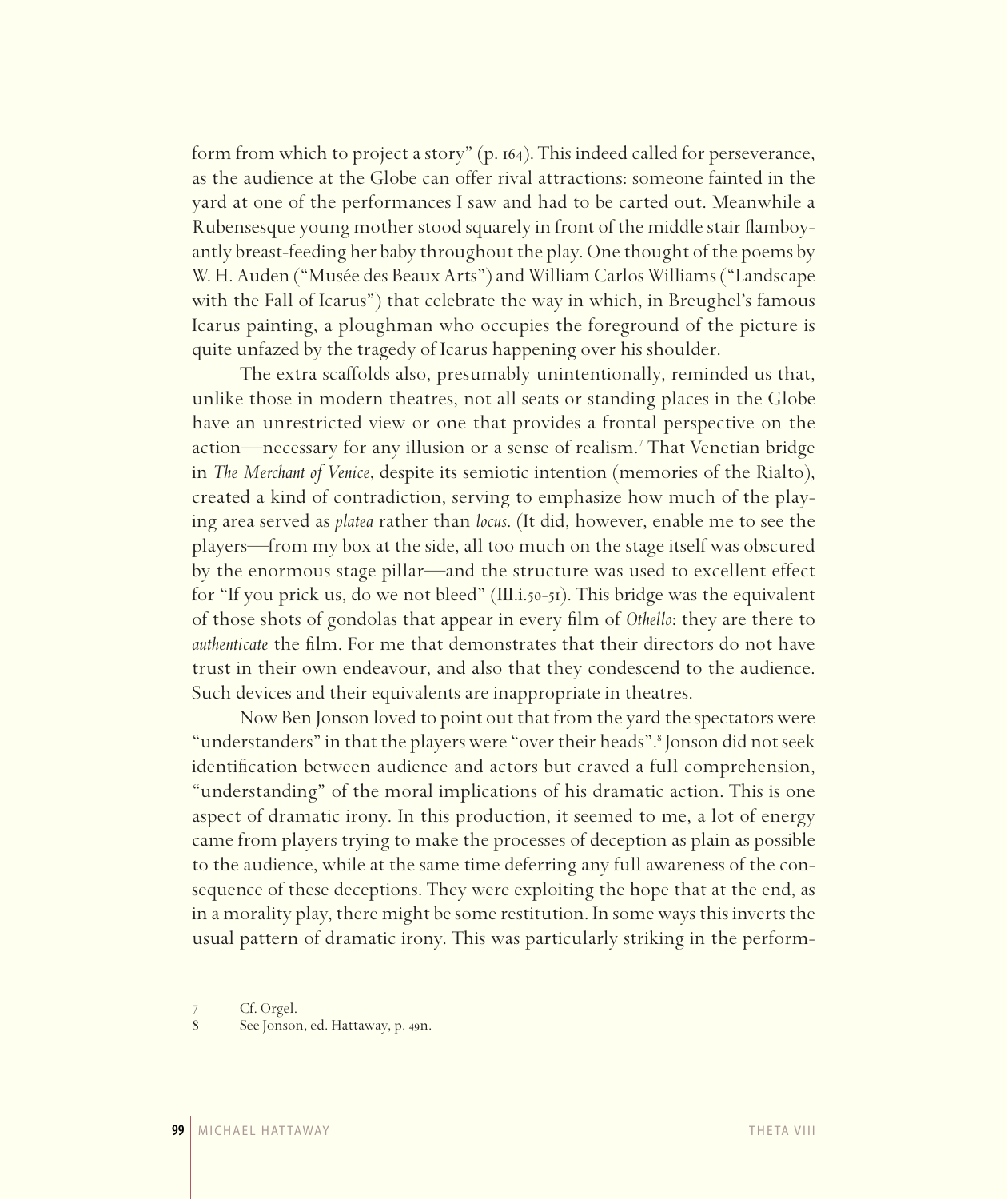ance of Tim McInnerny, who played Iago, and who is himself a tall man. This Iago, with s or auditors are on the same level.

We might illustrate this distinction by comparing the entrance of Free Will in *Hick Scorner,* written about a century before *Othello*. He surges in, interrupting the Virtues:

> Aware, fellows, and stand a-room! How say you, am not I a goodly person? I trow you know not such a guest! What, sirs! I tell you my name is Free Will; I may choose whether I do good or ill, But for all that I will do as me list. My conditions ye know not, perdie; I can fight, chide and be merry. Full soon of my company ye would be weary And you knew all. What, fill the cup and make good cheer! (*Hick Scorner*, *ll.* 156-66)

Conceivably a drinking song was sung here—compare Iago's "And let me the cannikin clink" (II.iii.59-63)

Free Will and his fellows Imagination and Hick Scorner are incarnations of worldliness and licentiousness, cheerfully going to the Devil. After a wigging from Contemplation and Perseverance, Free Will recognises Pity and suddenly repents and asks for mercy, abandoning Imagination and Hick Scorner. *Hick Scorner* is, of course, a reworking of another morality, *Youth*, written a few months before. There conversion depends upon "grace", a notion not so prominent in the later play. Perhaps we see can see in this the beginnings of a reaction against Augustinian theology, in which grace played such an important role.

Elements of Shakespeare's dramaturgy may be medieval, but the ideology is modern:

> *Roderigo*. What should I do? I confess it is my shame to be so fond, but it is not in my virtue

to amend it.

*Iago*. Virtue? A fig! 'Tis in ourselves that we are thus or thus. Our bodies are our gardens, to the which our wills are gardeners, So that if we will plant nettles or sow lettuce … the power and corrigible authority of this lies in our wills. (I.iii.311-19)

This is not just a manifesto for festive licentiousness but also a programme for agency, for making things come to pass within the complex webs of a social situ-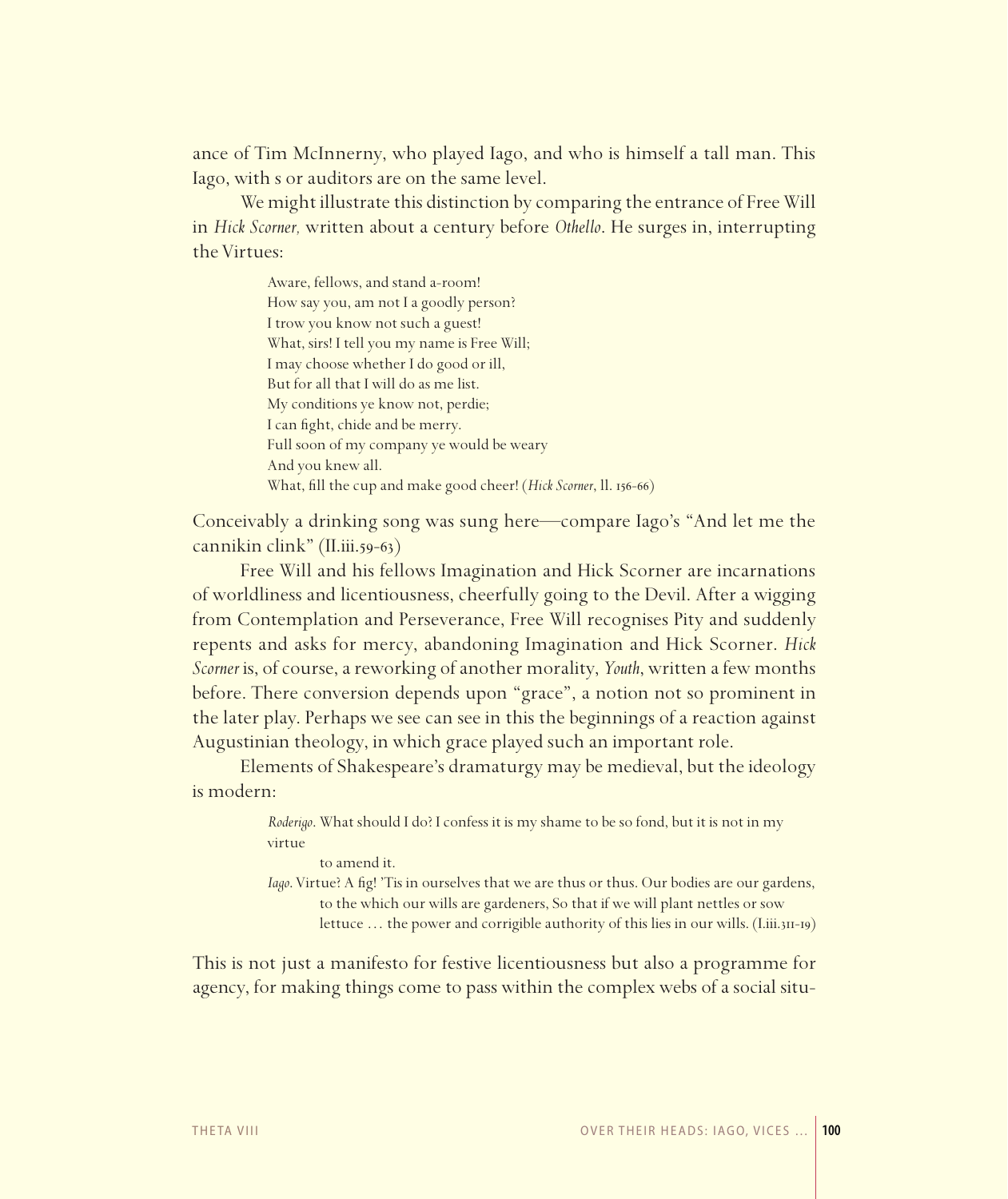ation. Iago's agency is proclaimed by his command over both Roderigo and the yard.

Like a Vice, Iago also plays the clown*.* In *Mankind,* Nought leads New Guise and Nowadays in the fescennine song:

> Yt ys wretyn wyth a colle, yt ys wretyn wyth a colle, … He þat schytyth wyth hys hoyll, he þat schytyth wyth hys hoyll, … But he wyppe hys ars clen, but he wyppe hys ars clen, … On hys breche yt xall be sen, on hys breche yt xall be sen. (ll.335-41)

Some scholar might deem this to be about confession and repentance: the fact that the lines are repeated suggests that the audience, directed from the stage, sang the repetitions in chorus. (I know that the words go nicely to "La danse des canards".9 )

Iago likewise led an onstage chorus in his snatch of song in Act Two, Scene Three: "King Stephen was and but a worthy peer" (II.iii.76-83). (Might Renaissance audiences have joined in?) This is the seventh stanza of a Scottish flyting ballad called "Bell, my wife" or "Tak your auld cloak about thee" (Percy, ed., 1: 191-92). It's about lack of distinction in dress and social equality, and with it Iago conjures anti-establishment sentiments. This also can explain the laugh Tim McInnerny conjured from "it is thought abroad that 'twixt my sheets / He has done my office" (I.iii.369-70). Here he seemed to be conjuring racist sentiment: the audience was gulled into colluding with the thought that the idea of Emilia, a white woman, being attracted by a black man was absurd.

9 Geoff Lester pointed this out to me.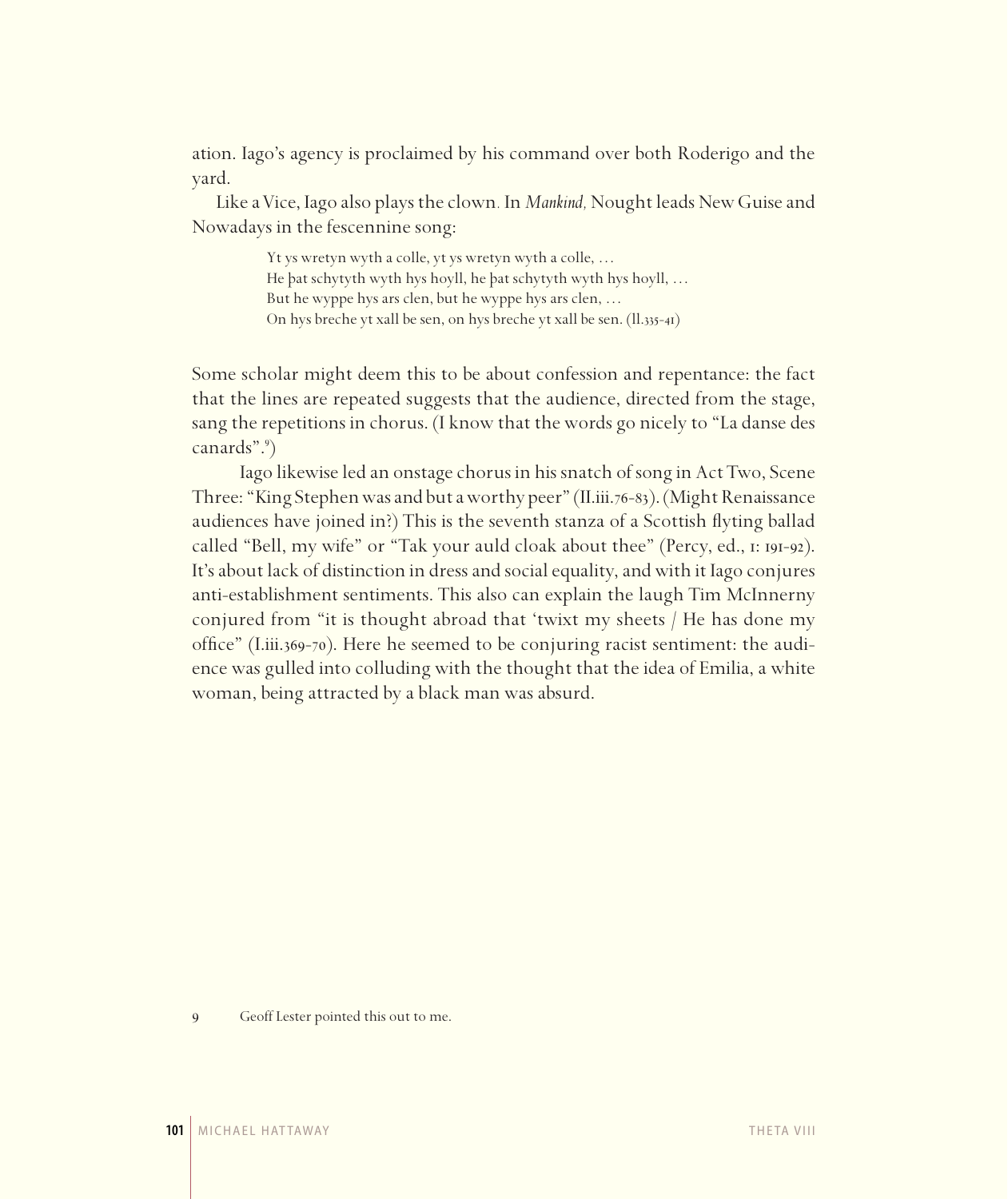## **Bibliography**

### *Primary Sources*

- *Hick Scorner*. Modernised from Literature Online: <http://lion.chadwyck.com>. Accessed September 2007. (Source text: *Hyckescorner*, Wynkyn de Worde, *c.* 1515.)
- Jonson, Ben. *The New Inn*. Ed. Michael Hattaway. The Revels Plays. Manchester: Manchester University Press, 1984.
- *Mankind*. *The Macro Plays: The Castle of Perseverance, Wisdom, Mankind*. Ed. Mark Eccles. Early English Text Society, 262. London: Oxford University Press for The Early English Text Society, 1969.
- Percy, Thomas, ed. *Percy's Reliques of Ancient English Poetry*. 2 vols. Everyman's Library. London: Dent; New York: Dutton, 1932.
- RUTTER, Carol Chillington, ed. *Documents of the Rose Playhouse*. Manchester: Manchester University Press, 1984.
- Salgado, Gamini, ed. *Eyewitnesses of Shakespeare*. London: Sussex University Press, 1975.
- Shakespeare, William. *Love's Labour's Lost*. Ed. H. R. Woudhuysen, The Arden Shakespeare. Walton-on Thames: Thomas Nelson, 1998.
- *\_\_\_. The Merchant of Venice*. Ed. M. M. Mahood. The New Cambridge Shakespeare. Cambridge: Cambridge University Press, 1987.
- \_\_\_. *A Midsummer Night's Dream*. Ed. Harold F. Brooks. The Arden Shakespeare. London: Methuen, 1979.
- \_\_\_. *A Midsummer Night's Dream*. Ed. Peter Holland. The Oxford Shakespeare. Oxford: Oxford University Press, 1994.
- \_\_\_. *Othello*. Ed. Norman Sanders. The New Cambridge Shakespeare. Cambridge: Cambridge University Press, 1984.
- Walker, Eamonn. Blog: http://www.globelink.org/adoptanactor/ blogs/20070605/4562/. Accessed September 2007.
- Wickham, Glynne, Herbert Berry, and William Ingram, eds. *English Professional Theatre, 1530-1660*. Theatre in Europe. Cambridge: Cambridge University Press, 2000.